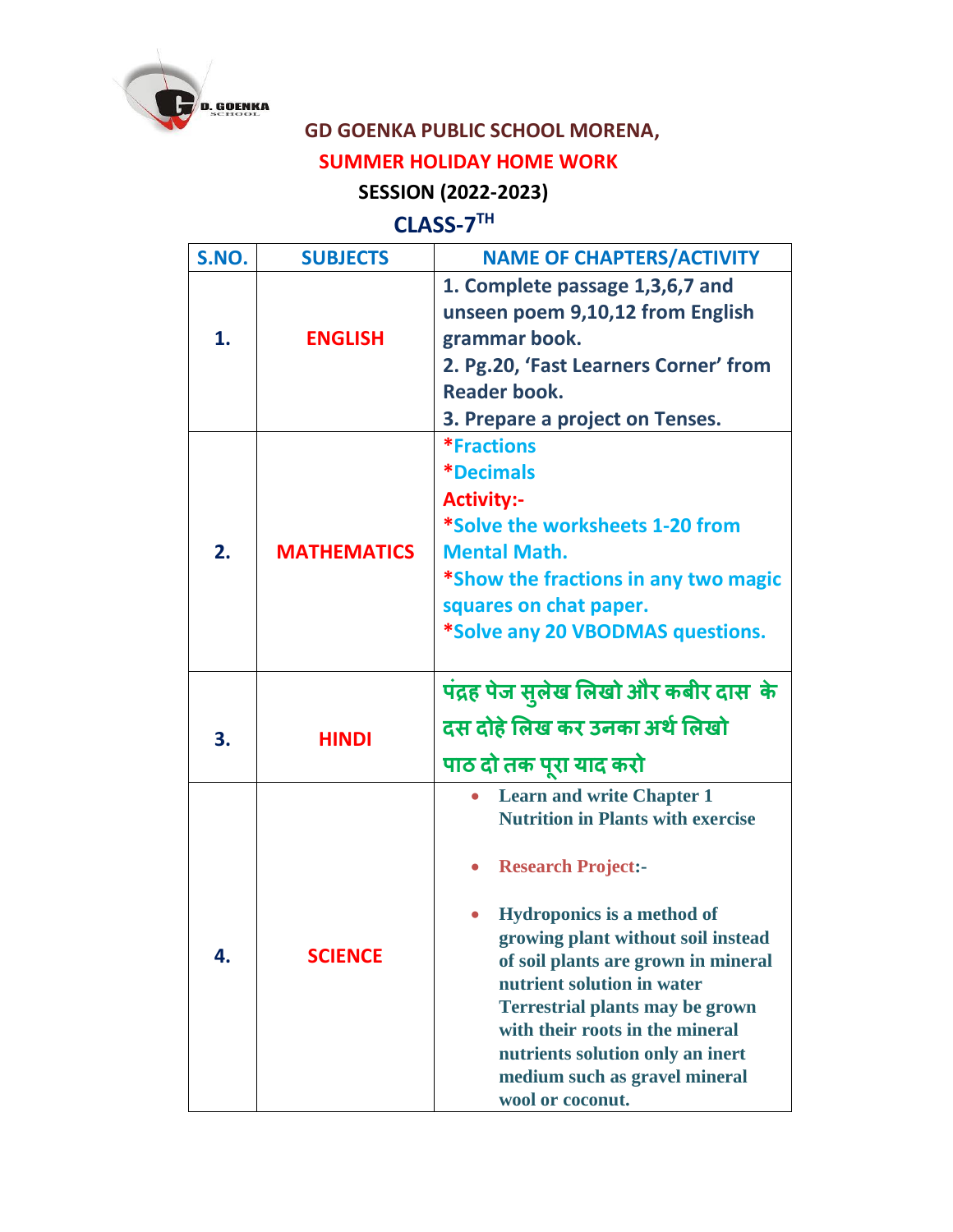|    |                       | $\triangleright$ Find out more about<br>hydroponics especially<br>about how yourself can<br>grow plants in this way.                                                                                                                                                                                                                                       |
|----|-----------------------|------------------------------------------------------------------------------------------------------------------------------------------------------------------------------------------------------------------------------------------------------------------------------------------------------------------------------------------------------------|
| 5. | <b>SOCIAL SCIENCE</b> | 1. Draw India map in chart paper<br>showing all states $-$ union<br>territories of India.<br>2. Write and learn all state- union<br>territories – capitals of India<br>and paste it on your fair<br>notebook.<br>3. Prepare full rock formation<br>cycle with the help of your<br>book in a4 sheet.<br>4. Prepare full genealogy chart of<br>gupt dynasty. |
| 6. | <b>COMPUTER</b>       | 1. Define Computer and its input<br>output devices.<br>2. Define MS Excel and its features.<br>3. Define decimal and binary number<br>system.                                                                                                                                                                                                              |
| 7. | <b>SANSKRIT</b>       | 1&,d pkVZ isij ij iB~/kkrq yV~ ydkj o<br>y`V~ ydkj ds :Ik fyf[k,A<br>2&ist ua0 18 iz'u&3 fp=ksa dks ns[kdj<br>laLd`r Hkk k esa yaM+-ydkj ds okD;<br>cukb,A<br>3& laLd`r dk dksbZ Hkh ,d 'yksd mRrj<br>iqfLrdk esa fy[kdj fgUnh esa<br><b>HkkokFkZ Hkh fyf[k,A</b>                                                                                          |